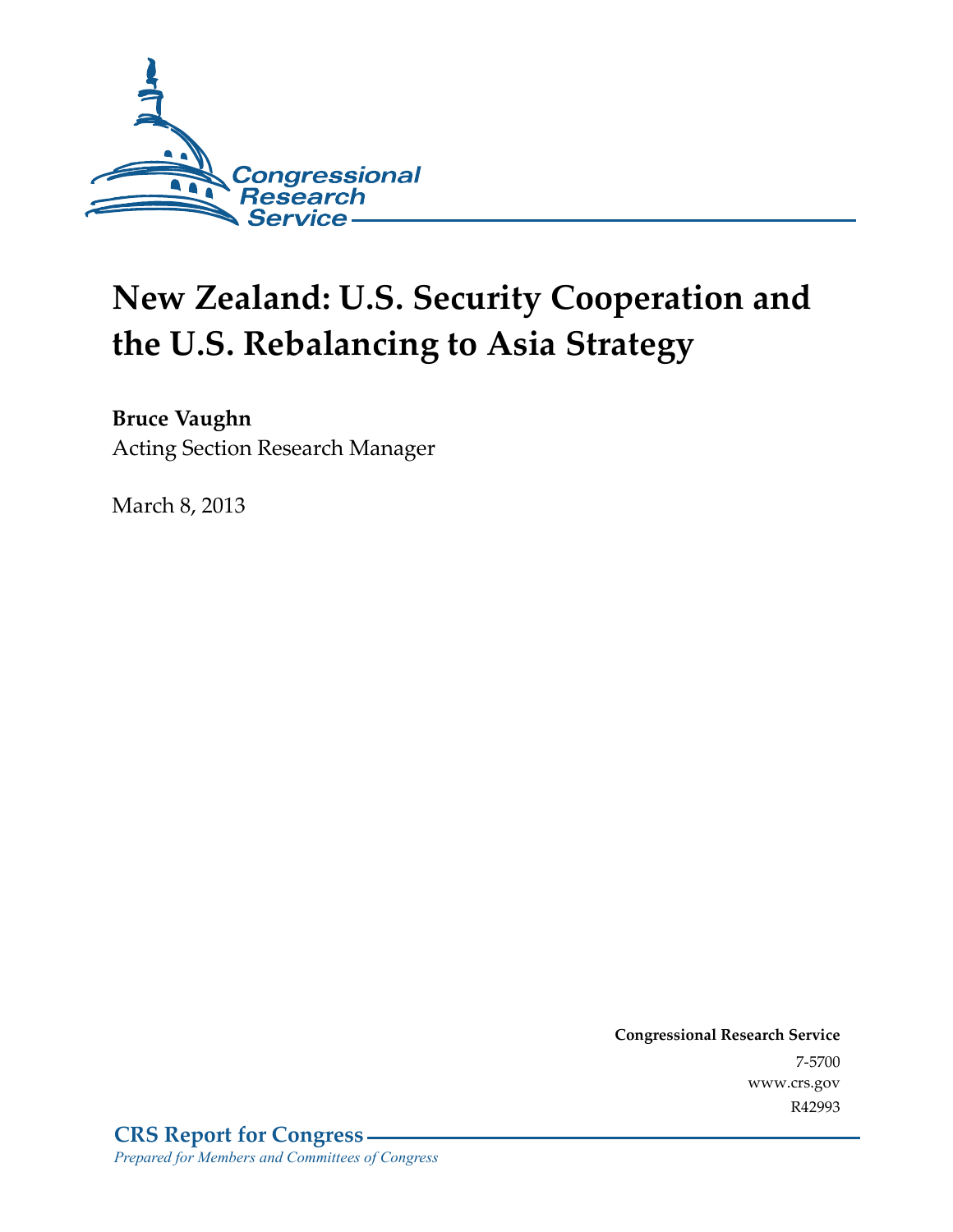### **Summary**

As part of its strategy to rebalance toward Asia the Obama Administration has greatly expanded cooperation and reestablished close ties with New Zealand. Changes in the security realm have been particularly notable as the two sides have restored close defense cooperation, which was suspended in the mid-1980s due to differences over nuclear policy. The two nations are now working together increasingly closely in the area of defense and security cooperation while also seeking to coordinate efforts in the South Pacific. The United States and New Zealand are also working together to help shape emerging architectures in the Asia-Pacific such as the 11-nation Trans Pacific Partnership (TPP) free trade agreement negotiation in which New Zealand has played a key role.

Members of Congress interested in oversight of the Obama Administration's rebalancing to Asia strategy and the United States' presence in the South Pacific as well as Members associated with the Friends of New Zealand Congressional Caucus may be interested in these new developments in the bilateral relationship. Congressional interest has also been demonstrated through Members' participation in the Pacific Partnership Forum with New Zealand.

In discussing how the United States is updating alliances to address new demands and "building new partnerships," then-Secretary of State Hillary Rodham Clinton cited in November 2011 the outreach effort to New Zealand, among other countries, as "part of a broader effort to ensure a more comprehensive approach to American strategy and engagement in the region." She added that "We are asking these emerging partners to join us in shaping and participating in a rulesbased regional and global order." It is of interest to note that New Zealand, a nation that like Australia has fought alongside the United States in most of its wars, is now being reconceived as a "new" partner.

While the current right-of-center government of Prime Minister John Key has moved forward in restoring bilateral ties with the United States, some analysts in New Zealand are concerned that if this trend is taken too far it may threaten New Zealand's trade interests with China. Others in New Zealand are also concerned that moving too far too fast with the United States may jeopardize New Zealand's independence in foreign policy.

The Obama Administration's move away from old restrictions on bilateral ties, as demonstrated by the opening of U.S. naval ports to New Zealand ships, will likely continue to move bilateral ties forward. This desire on both sides to continue to strengthen relations was demonstrated by the 2010 Wellington Declaration and the 2012 Washington Declaration. In the view of many, the improvement in bilateral relations marked by these two agreements will better enable both nations to navigate the shifting geopolitical dynamics of both the South Pacific and the larger the Asia Pacific region, including the rise of China. New Zealand's national identity, values, and economic interests will all likely influence its external engagement in the years ahead. Values, as well as interests, have played a role in explaining past differences between the United States and New Zealand and why the two nations are once again close Pacific partners.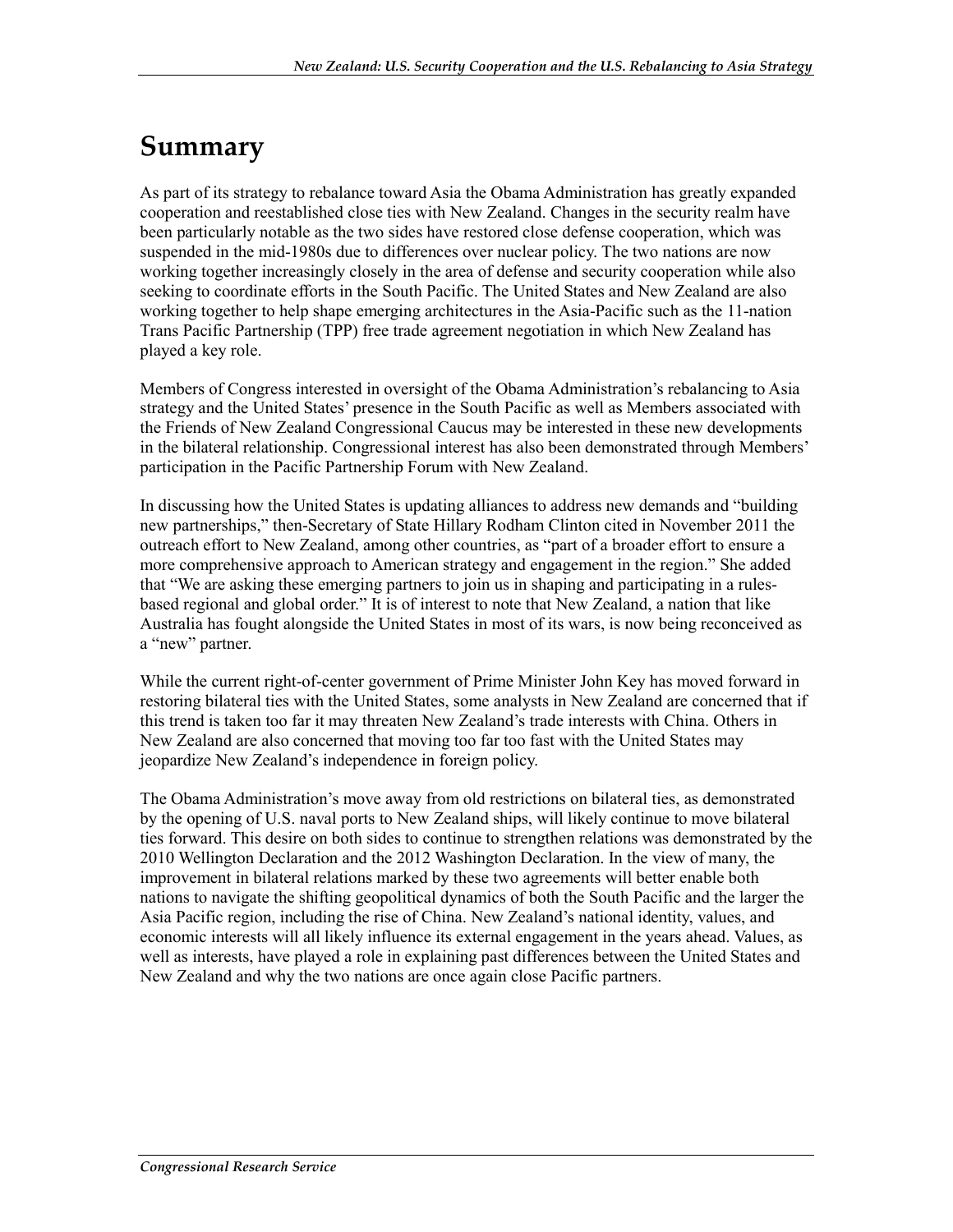### **Contents**

### **Tables**

|--|--|

#### **Contacts**

|--|--|--|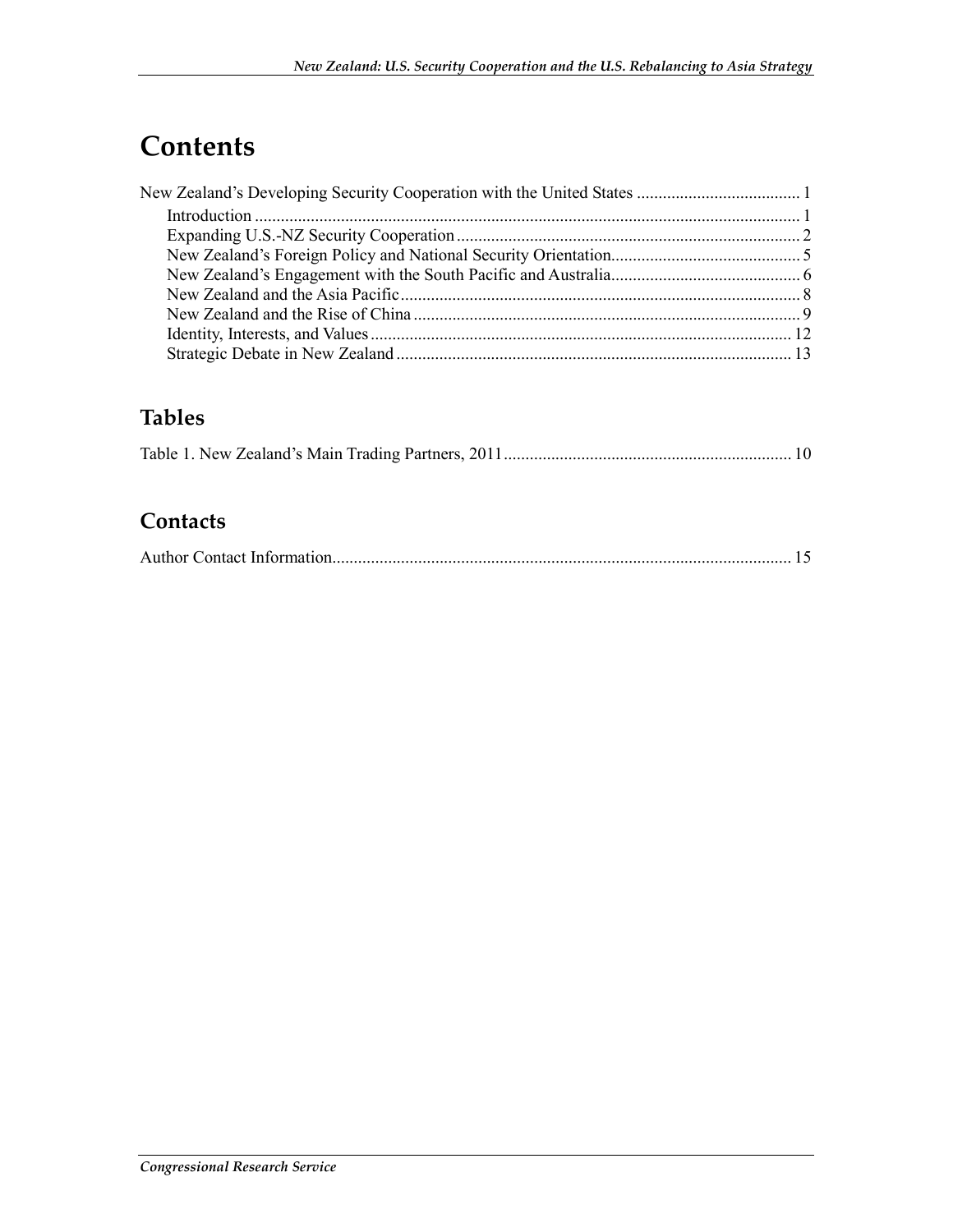## **New Zealand's Developing Security Cooperation with the United States**

### **Introduction**

The return of security cooperation between the United States and New Zealand to a high level has forged a new security partnership between the two countries. The two nations, which fought together in many of America's wars and established the Australia-New Zealand-United States (ANZUS) alliance in 1951, are once again close security partners in the Asia Pacific and beyond. New Zealand's nuclear policies in the mid-1980s that prohibited nuclear-armed or nuclearpowered ships from entering New Zealand ports led the United States to restrict bilateral defense cooperation with New Zealand. For many years this difference largely defined the relationship between the two nations.

Recent developments, while not restoring the formal alliance relationship, have greatly bolstered practical aspects of the two nation's bilateral defense and security cooperation as well as reaffirmed an overall close United States bilateral relationship with New Zealand. The extent to which the nuclear issue had been put into the past was demonstrated when President Obama invited Prime Minister John Key to attend the Nuclear Summit in April 2010 and stated that New Zealand had "well and truly earned a place at the table."<sup>1</sup> New Zealand was the only non-nuclear state invited to the conference.

Several organizations and groups, some involving Members of Congress, help promote bilateral ties between the United States and New Zealand, including the United States-New Zealand Council in Washington, DC, and its counterpart, the New Zealand-United States Council in Wellington; the Friends of New Zealand Congressional Caucus and its New Zealand parliamentary counterpart; and the more recent Pacific Partnership Forum. The U.S.-N.Z. Council was established in 1986 to promote cooperation between the two countries and works with government agencies and business groups to this end. The bipartisan Friends of New Zealand Congressional Caucus was launched by former Representatives Jim Kolbe, Ellen Tauscher, and 52 other Members in February 2005. The caucus has included over 60 Members of Congress. Representative Kevin Brady has since replaced Kolbe as the Republican co-chair of the caucus. The Democrat co-chair, Representative Rick Larsen, replaced Ellen Tauscher when she left the House. The first Partnership Forum was held in April 2006. The next Partnership Forum meeting is scheduled for May 2013.

The Wellington Declaration of 2010 was a key turning point in United States-New Zealand relations. It built on ongoing improvements in the relationship to enable a reorientation of the bilateral relationship that has put aside past differences to focus on the present and future. The degree to which the Wellington Declaration was able to move the relationship forward is attested to by the 2012 Washington Declaration on Defense Cooperation, which consolidated the developing relationship and opened the way for further enhanced strategic dialogue and defense cooperation. This positive momentum in the relationship has been maintained by subsequent developments such as then U.S. Secretary of Defense Leon Panetta's September 2012 visit to

 1 Audrey Young, "NZ Earned a Place at Nuclear Summit, Obama Tells Key," *New Zealand Herald*, April 13, 2010.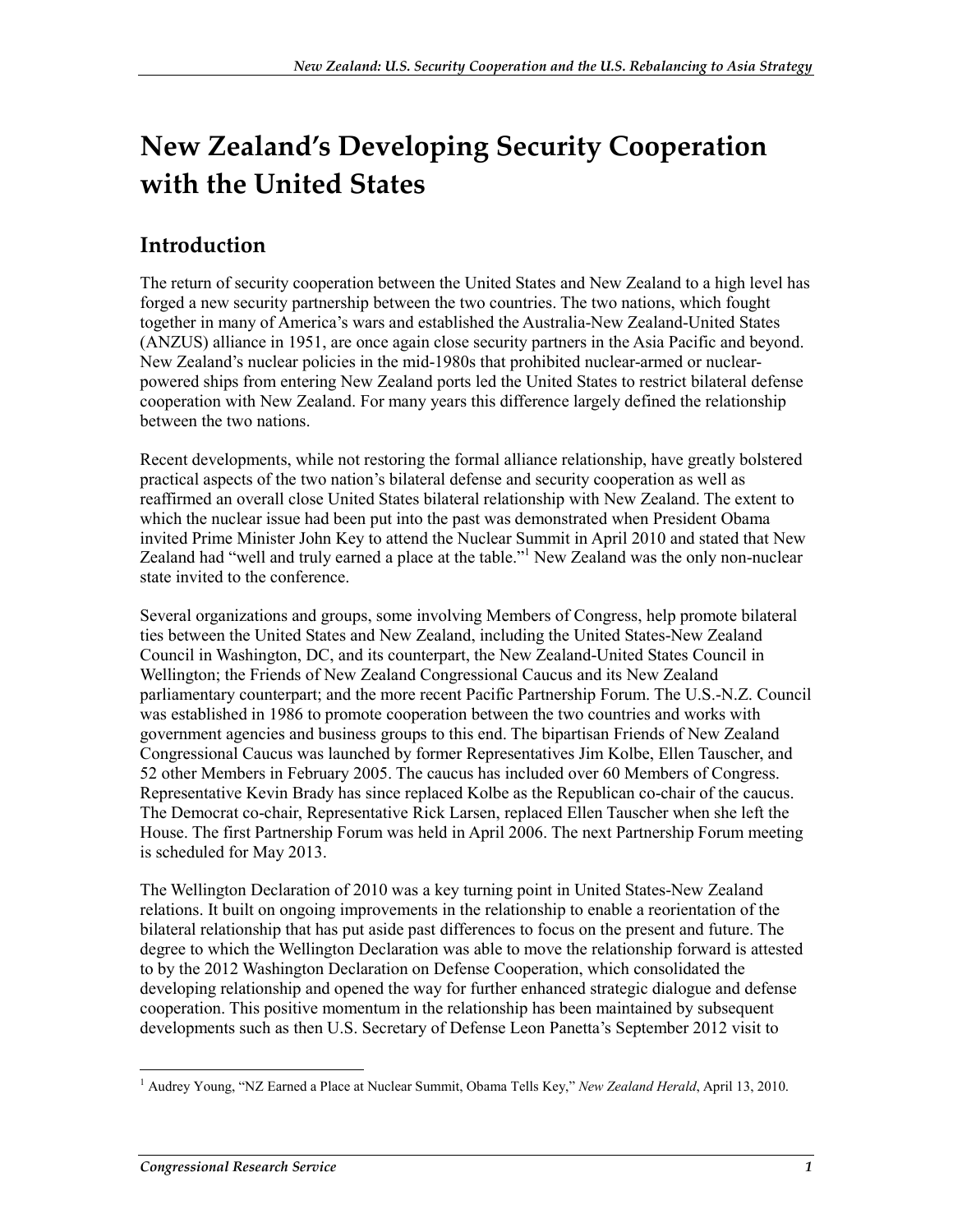New Zealand where he lifted a ban on New Zealand naval ship visits. New Zealand, like many countries in its region, has both benefited economically by the rise of China while at the same time found itself in a period of geopolitical uncertainty that has resulted from China's rise. Continuing to develop bilateral security ties with New Zealand within this geopolitical context will likely require continued attention by the United States.

#### **Expanding U.S.-NZ Security Cooperation**

New Zealand's military commitment to Afghanistan did much to change U.S. perceptions of New Zealand. New Zealand's commitment of regular troops and other assistance in support of the Provincial Reconstruction Team in Bamiyan Province, Afghanistan, as well as the commitment of Special Forces, demonstrated New Zealand's value not only in political or diplomatic terms but also as a military partner in the field. These deployments were instrumental in positively affecting perceptions in Washington and underlining the value of partnering with New Zealand in the future.

President Obama described New Zealand as "an outstanding partner" during Prime Minister Key's visit to Washington in July 2011.<sup>2</sup> This warming of relations added ballast to the relationship and moved forward a process for contemplating how the two nations could enhance their cooperation in a Pacific and broader context.

The Wellington Declaration of November 2010 established in a public way a new strategic partnership between the United States and New Zealand. It stated that "our shared democratic values and common interests" will guide the two nations' collective action. The Declaration is viewed as putting to rest past differences, which had been fading for some time, to focus on areas of ongoing and future cooperation between the two nations. The agreement reaffirmed their close ties and established a framework of "strategic partnership to shape future practical cooperation and political dialogue." The agreement also noted that the United States and New Zealand are Pacific nations in addition to emphasizing shared interests and values:

Our governments and peoples share a deep and abiding interest in maintaining peace, prosperity and stability in the region, expanding the benefits of freer and more open trade, and promoting and protecting freedom, democracy and human rights.<sup>3</sup>

The agreement pointed to the need to address regional and global challenges including enhanced dialogue on regional security in the Pacific.4

New Zealand and the United States actively support Pacific island countries (PICs) by helping them patrol their Exclusive Economic Zones. Pacific island states have few naval or air assets of their own to patrol these vast maritime zones. New Zealand's upgraded P-3K2 Orion aircraft<sup>5</sup> and Offshore Patrol Vessels provide it with enhanced capabilities to conduct aerial surveillance and enforcement in the Pacific. New Zealand supports the work of the Forum Fisheries Agency,

<sup>2</sup> Shaun Tandon, "US, New Zealand Leaders Bond on Trade, Security," *Agence France Press*, 23 July 2011. Tracy Watkins, "Obama Praises New Zealand's Nuclear Efforts," *Stuff,* April 13, 2010.

<sup>&</sup>lt;sup>3</sup> "Wellington Declaration on a New Strategic Partnership Between New Zealand and the United States of America," Ministry of Foreign Affairs and Trade, Wellington, http://www.mfat.govt.nz.

<sup>&</sup>lt;sup>4</sup> "The Wellington Declaration," *The New Zealand Herald*, November 4, 2010.

<sup>&</sup>lt;sup>5</sup> "Arrival of the RNAF P3K2 Orion," New Zealand Defense Force, April 21, 2011.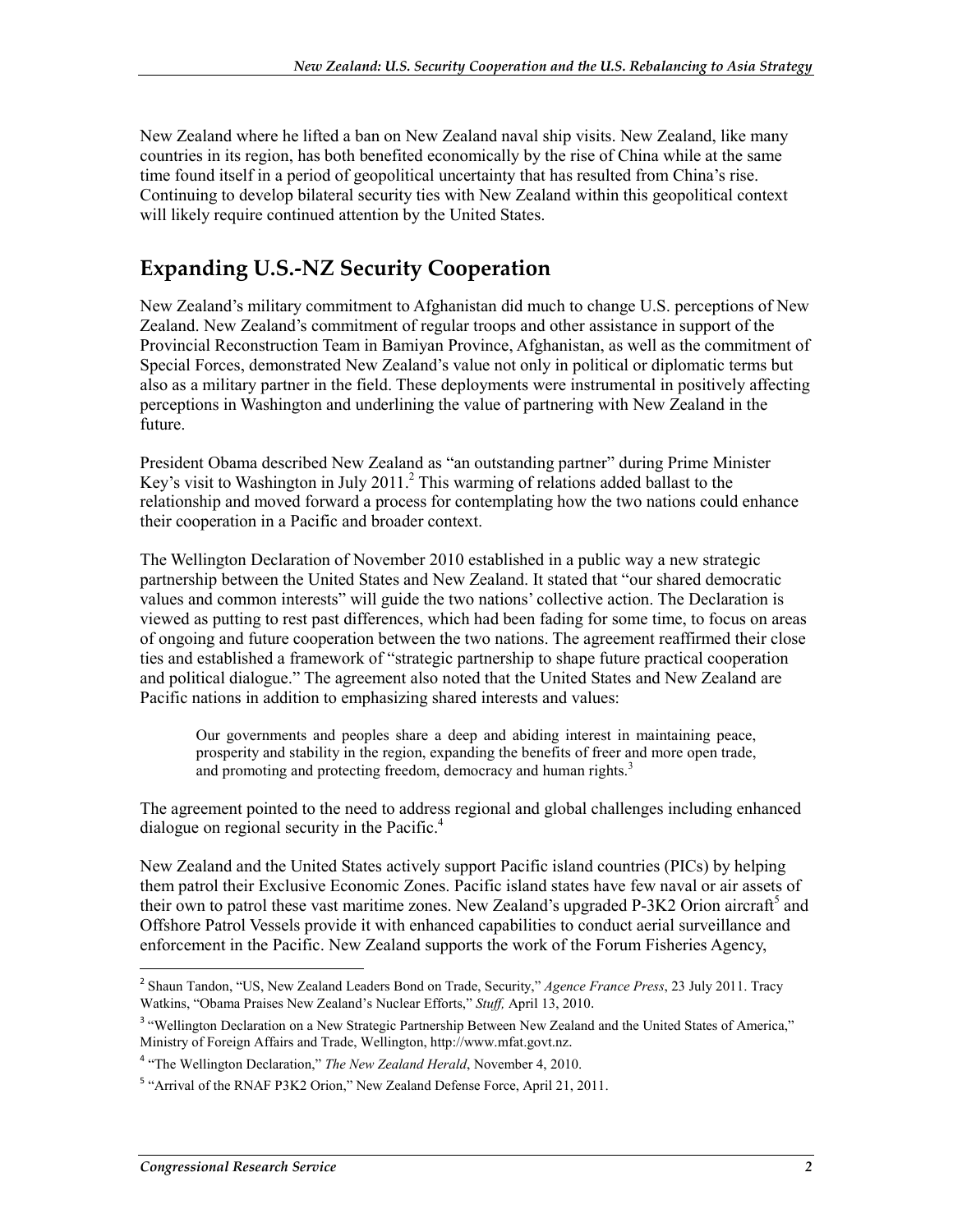which is an agency of the main regional grouping of Pacific island states, the Pacific Islands Forum, and the Te Vaka Toa Arrangement which provides for enhanced collaboration between New Zealand and PICs in the areas of fisheries protection.<sup>6</sup> The region-wide Niue Treaty also seeks to strengthen regional fisheries protection.<sup>7</sup>

New Zealand works with the United States, as well as with Australia and France, in providing maritime surveillance of the region, particularly in fisheries. This group is known as the Quadrilateral Defense Coordination Group, or Quad. A World Bank study has projected that strengthening fisheries management could yield PICs an additional U.S. \$60 million in revenue annually. The U.S. Coast Guard Ship Rider Program works with Forum Fisheries Agency Member states to help them enforce control of their fisheries. The Ship Rider Program seeks to "build capacity and strengthen interoperability among Pacific Island countries" to deal with illegal fishing. The Program puts law enforcement officers from various Pacific island nations on U.S. Coast Guard ships, which can then serve as platforms for boarding commercial vessels found in Pacific Island nations' exclusive economic zones.<sup>8</sup> The United States and New Zealand also participated in Operation *Kurukuru*,<sup>9</sup> the single largest monitoring control and surveillance operation conducted in the region to date.10 New Zealand has also joined the United States in the annual U.S.-led Pacific Partnership exercise. The annual humanitarian assistance and disaster relief exercise is aimed at increasing interoperability in the Pacific among U.S., Australian, New Zealand, and French forces. $^{11}$ 

Bilateral relations were further enhanced in May and June 2012 by the New Zealand Government's hosting a number of events to mark the remembrance of U.S. forces that were based in New Zealand during World War II.

Exercises *Alam Halfa* and *Bold Alligator* are further evidence of the removal of barriers to bilateral defense exercises between the United States and New Zealand. U.S. troops travelled to New Zealand in June 2012 to work with their New Zealand counterparts in exercise *Alam Halfa*, which provided soldiers from both countries an opportunity to exchange knowledge on tactics and procedures and set a precedent for future training opportunities. *Bold Alligator* 2012 was held in January and February 2012 off the coast of Virginia, North Carolina and Florida and included participants from 9 countries including New Zealand.<sup>12</sup>

The significant development of bilateral defense cooperation that followed the Wellington Declaration of 2010, as discussed above, was consolidated and substantially extended by the Washington Declaration of June 2012. The Washington Declaration does much to provide a

<sup>&</sup>lt;u>- Te Vaka Toa Arrangement," South Pacific Fisheries Cooperation, http://www.tevakamoana.org.</u>

<sup>&</sup>lt;sup>7</sup> "Niue Treaty Parties Meet," Pacific Islands Forum Fisheries Agency, http://www.ffa.int.

<sup>&</sup>lt;sup>8</sup> "Coast Guard Admiral Signs Bilateral Law Enforcement Agreement with Cook Islands," U.S. Coast Guard, http://coastguardnews.com.

<sup>&</sup>lt;sup>9</sup> "Operation Kurukuru," Nautilus Institute for Security and Sustainability, http://nautilus.org.

<sup>10</sup> "NZ Government: Better Fisheries Management Needed to Boost Pacific Economies," *Dow Jones,* September 6, 2011.

<sup>&</sup>lt;sup>11</sup> "Pacific Partnership, Tonga and Vanuatu," New Zealand Ministry of Foreign Affairs and Trade Aid Programme, http://www.aid.govt.nz Ministry of Foreign Affairs and Trade, "Pacific Partnership, Tonga and Vanuatu," Aid Programme, http://www.aid.govt.nz.

<sup>&</sup>lt;sup>12</sup> "Bold Alligator 2012 to Revitalize Amphibious Operations," US Fleet Force Command Public Affairs, January 25, 2012, http://www.navy.mil.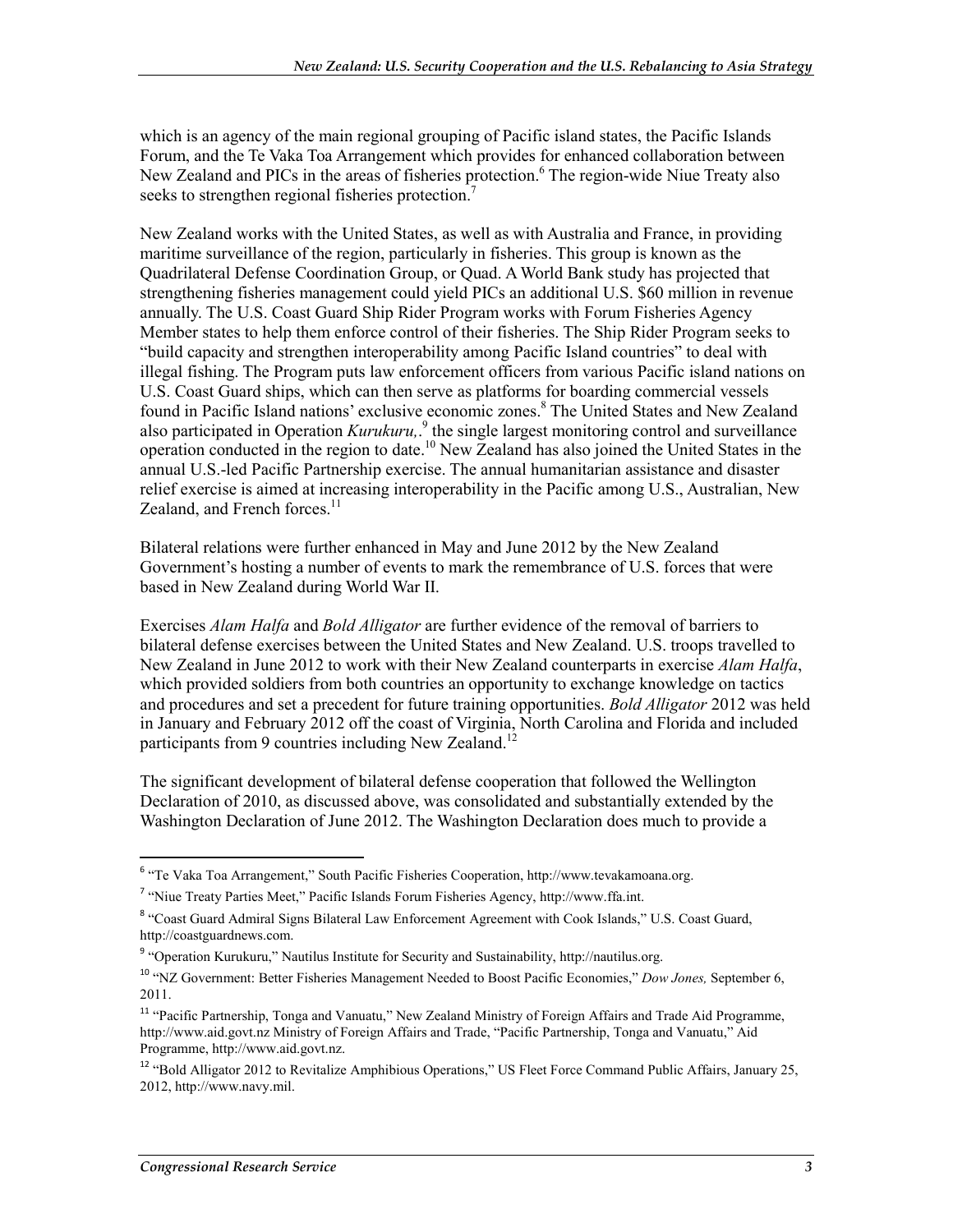framework for the new strategic partnership for which the Wellington Declaration called. The Washington Declaration, signed by Secretary of Defense Panetta and the Key government's Minister of Defense Coleman, reaffirmed the increasingly close bilateral relationship by setting principles of cooperation while also discussing purposes, scope, and implementation of expanded defense and security cooperation.<sup>13</sup>

The agreement marks a return to close security cooperation. Minister Coleman described the Declaration as foreshadowing greater cooperation in maritime security, counterterrorism, humanitarian assistance, and disaster relief in the region while also promoting peace support initiatives. Coleman stated, "This high level arrangement recognizes the significant security cooperation that exists between New Zealand and the United States within the context of our independent foreign policy, and seeks to build upon that cooperation in the years ahead."<sup>14</sup> The agreement does much to codify many of the ongoing bilateral arrangements that have been reestablished since the Wellington Declaration while also providing a framework for moving defense cooperation forward.<sup>15</sup>

New Zealand's return to increasingly close defense cooperation with the United States is not limited to disaster relief and humanitarian assistance. For the first time in 28 years New Zealand defense forces joined with 21 other nations' militaries in the biennial Rim of the Pacific (RIMPAC) military exercise hosted by the U.S. Pacific Fleet and held off Hawaii. The June to August 2012 exercise involved 42 ships, 6 submarines, over 200 aircraft, and 25,000 defense personnel. New Zealand sent HMNZS *Te Kaha* and HMNZS *Endeavour*, a rifle platoon, an Orion P-3K aircraft, and headquarters staff to participate in RIMPAC. Commander Joint Forces New Zealand Major General Dave Gawn stated, "Participation in exercises like RIMPAC also enables the Defense Force to prepare for a variety of contingencies to ensure that New Zealand can play its part effectively in working with other nations to reduce conflict and improve stability in the Pacific and around the world."<sup>16</sup>

During his September 2012 visit to New Zealand then-U.S. Defense Secretary Panetta lifted a ban on New Zealand naval ship visits to U.S. ports. This ban had been in place since 1985 and had necessitated obtaining a waiver in order for New Zealand ships to visit U.S. ports. This irritant in the bilateral relationship was demonstrated when New Zealand's naval vessels participating in RIMPAC 2012 off Hawaii had to berth at a civilian rather than naval port facility in Honolulu. Secretary Panetta stated that the policy shift signals a new era in bilateral ties.<sup>17</sup> He also signaled that the U.S. Marine Corps may become involved in assisting New Zealand develop its amphibious capabilities as part of the renewed and expanding partnership.<sup>18</sup> Further high-level exchanges and joint military exercises, particularly in the areas of humanitarian and disaster relief in a Pacific context, appear to be forthcoming.<sup>19</sup>

<sup>&</sup>lt;sup>13</sup> Washington Declaration on Defense Cooperation Between the Department of Defense of the United States of America and the Ministry of Defence of New Zealand and the New Zealand Defence Force, Washington, DC, June 19, 2012.

<sup>14</sup> "US-NZ Defense Arrangement Signed," *Scoop News*, June 20, 2012.

<sup>15</sup> Audrey Young, "Back to Being Friends," *Weekend Herald*, June 23, 2012.

<sup>16</sup> "NZ Defense Force Involved in World's Largest Exercise," New Zealand Defense Force, http://www.nzdf.mil.nz.

<sup>&</sup>lt;sup>17</sup> Claire Trevett, "End of US Naval Ban a New Era," The New Zealand Herald, September 23, 2012.

<sup>18</sup> Gidget Fuentes, "Panetta: Marines Could Partner More Often with NZ," *Marine Corp Times*, October 8, 2012.

<sup>&</sup>lt;sup>19</sup> "Plans for Military to Work with US," *Timaru Herald*, December 17, 2012.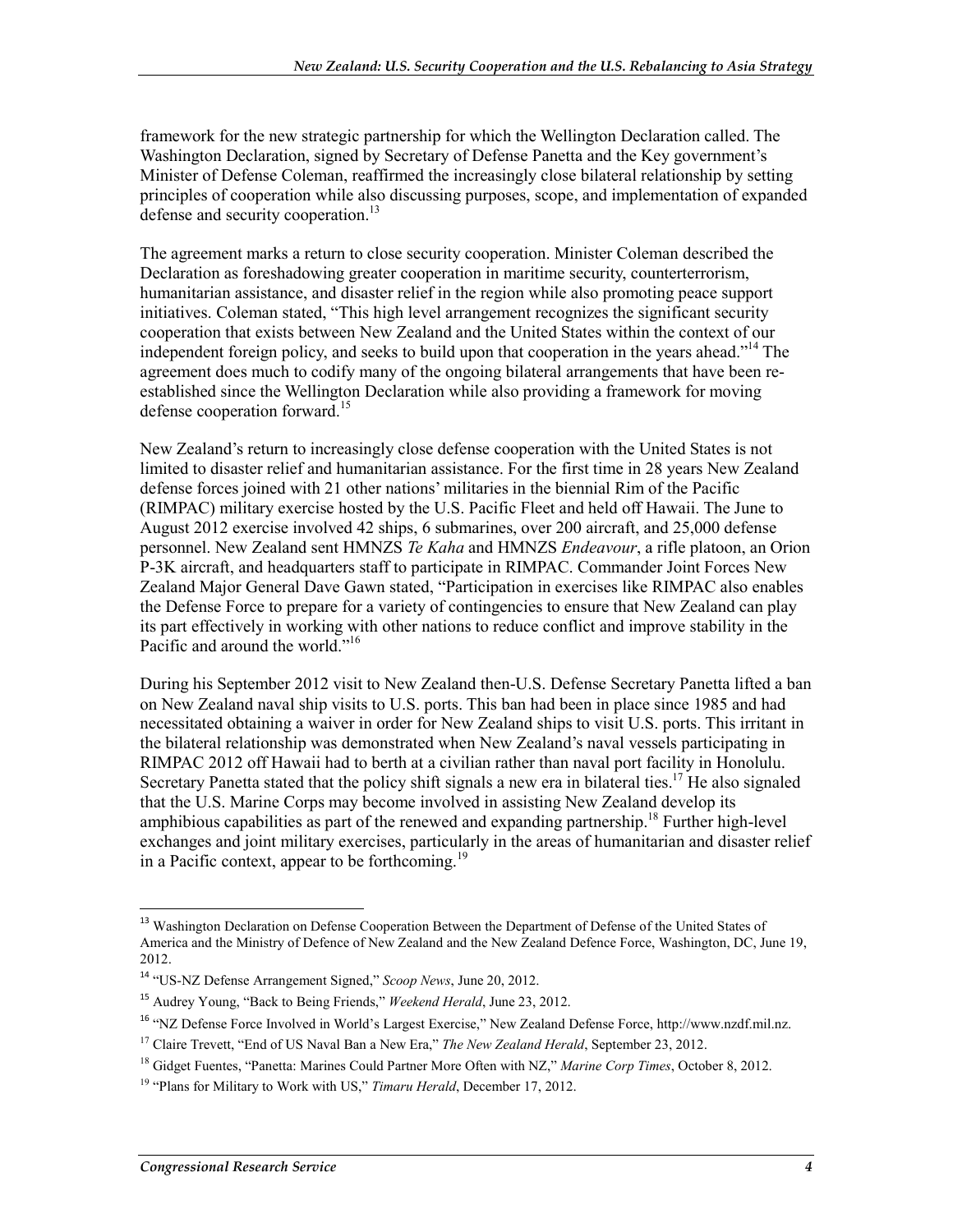#### **New Zealand's Foreign Policy and National Security Orientation**

New Zealand's foreign policy orientation has shifted over time as has its national identity. New Zealand's credentials as a loyal supporter of the British Empire were once at the core of the country's military commitments, external orientation and identity. This was demonstrated by the sacrifices that New Zealand made in support of the British Empire. This commitment existed at a time when the ethnic composition of New Zealand was largely drawn from the United Kingdom. Further, the national narrative was predominantly written by British settlers and their descendants with limited input from the indigenous Māori or inhabitants of New Zealand's Pacific colonies. In recent decades, the demographics of New Zealand's growing Māori, Pacific Islander, and Asian populations have changed the country's national identity and will likely continue to influence New Zealand's foreign policy towards the Asia Pacific region in future decades.

Through a series of policy documents in recent years New Zealand has been examining its relationships with the South Pacific, Asia and China. New Zealand's national security and defense interests were defined in the 2010 Defense White Paper as follows:

- A safe and secure New Zealand, including its border and approaches;
- A rules-based international order which respects national sovereignty;
- A network of strong international linkages; and
- A sound global economy underpinned by open trade routes. $^{20}$

The White Paper highlights how "a rules-based international order based on values sympathetic to New Zealand's own," such as the primacy of the rule of law and constraints on the unilateral exercise of force, is in New Zealand's national security interest.

While its national interests are arguably the more salient rationale for existing and past involvement with the South Pacific, New Zealand's evolving national identity stemming from its shifting demographic composition will likely add impetus to its involvement in the region. The government of New Zealand has identified seven key objectives that underpin its comprehensive concept of national security. The list demonstrates the interrelated nature of interests and values in a New Zealand context:

- Preserving sovereignty and territorial integrity;
- Protecting lines of communication;
- Strengthening international order to promote security;
- Sustaining economic prosperity;
- Maintaining democratic institutions and national values;
- Ensuring public safety; and
- Protecting the natural environment. $^{21}$

<sup>1</sup> 20 Ministry of Defence, *Defence White Paper 2010*, Wellington, November 2010, http://www.nzdf.mil.nz/downloads/pdf/public-docs/2010/defence\_white\_paper\_2010.pdf.

<sup>&</sup>lt;sup>21</sup> New Zealand's National Security System, May 2011, http://www.dpmc.govt.nz.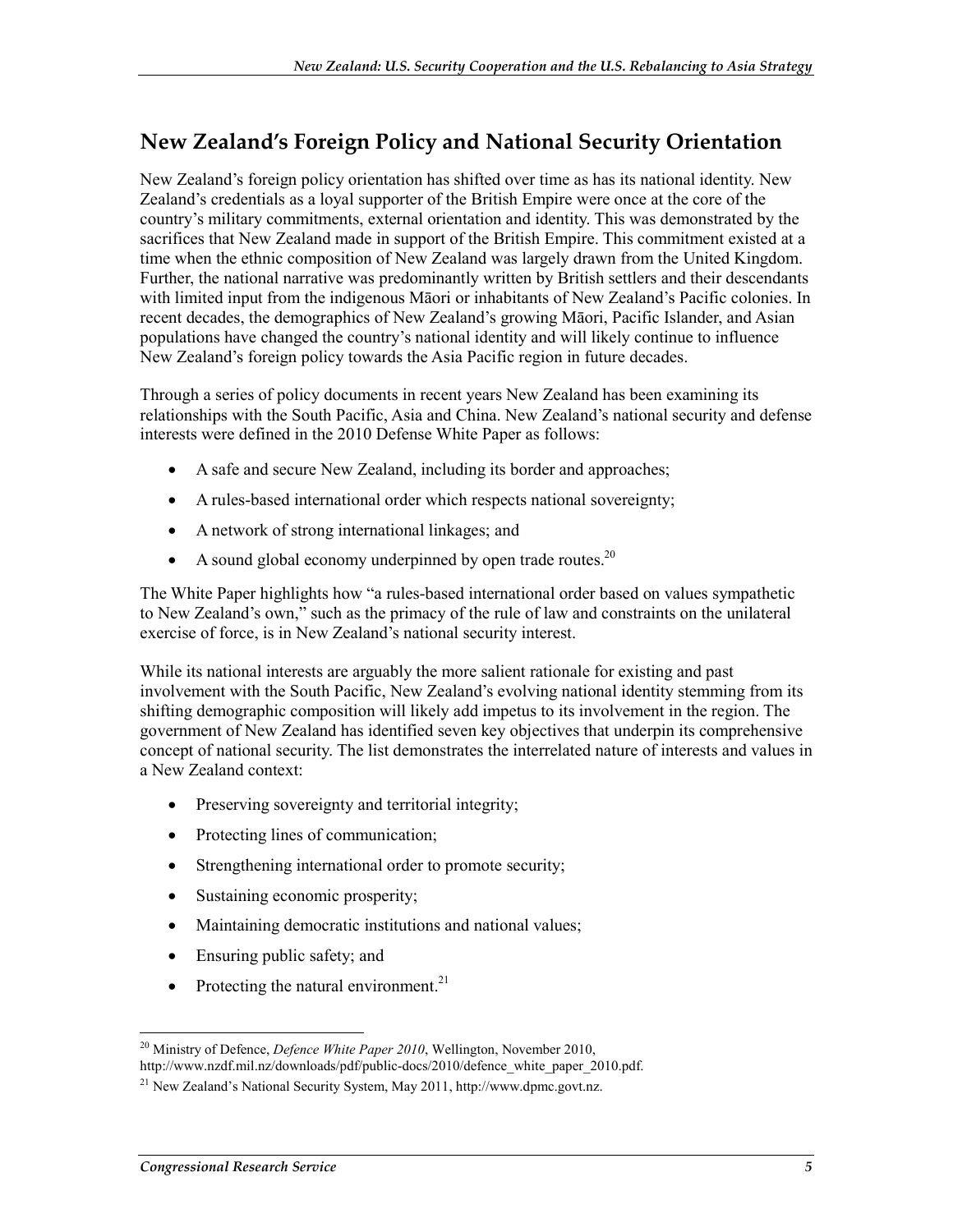Also articulated in New Zealand's National Security System document of May 2011 are concerns with structural shifts in global economic power. The document pays particular attention to the implications these shifts could have for the distribution of global military power, as states with growing economies allocate more resources to military spending. The document also points out how New Zealand derives significant benefit from a stable and prosperous Asia, and that "it is in our national interest to uphold and contribute to that favourable environment by supporting regional peace and security."<sup>22</sup>

#### **New Zealand's Engagement with the South Pacific and Australia**

New Zealand has set itself a goal of strengthening its leadership role in the South Pacific, which it has identified as an area of fragility. In the 2010 Defense White Paper, New Zealand identified the Pacific as a top security priorities for the nation.<sup>23</sup> In articulating New Zealand's interests in the South Pacific, the White Paper states:

It is in New Zealand's interest to play a leadership role in the South Pacific for the foreseeable future, acting in concert with our South Pacific neighbours. A weak or unstable South Pacific region poses demographic, economic, criminal, and reputational risks to New Zealand.... It will remain in our interests for Pacific Island states to view New Zealand as a trusted member and friend of the Pacific community. $^{24}$ 

New Zealand has a special relationship with the South Pacific and can play a key role as a partner to promote security, stability and prosperity in the region and beyond. The New Zealand Ministry of Defence has plans for a new Joint Amphibious Task Force (JATF) that will provide "a long term plan for an NZDF which is combat capable, maritime in outlook and expeditionary in nature  $\ldots$  it's about being able to do this across the great expanse of the Pacific."<sup>25</sup> Based on New Zealand's experience with peace operations in places such as Bougainville, Timor-Leste, and the Solomon Islands, it appears that the JATF structure will facilitate potential future deployments in the Pacific.

New Zealand's strategic geography views Polynesia, Melanesia, and Micronesia as its "near abroad." It should be noted that "near" is a relative term and that the maritime environment encompassed by the South Pacific is immense. New Zealand's focus on its place in the South Pacific increased in the mid-1980s. This has in part been influenced, as noted above, by New Zealand's increasing Pacifika population as well as by New Zealand's national interests in the region. $26$ 

<sup>&</sup>lt;sup>22</sup> "New Zealand's National Security System," Wellington, May 2011.

<sup>23</sup> Ministry of Defence, *Defence White Paper 2010*, Wellington, November 2010,

http://www.nzdf.mil.nz/downloads/pdf/public-docs/2010/defence\_white\_paper\_2010.pdf. Ministry of Foreign Affairs and Trade, "Statement of Intent 2011-2014," Wellington, 2011, http://www.mfat.govt.nz/downloads/media-andpublications/soi-mfat-2011-14.pdf.

<sup>24</sup> Ministry of Defence, *Defence White Paper 2010*, Wellington, November 2010,

http://www.nzdf.mil.nz/downloads/pdf/public-docs/2010/defence\_white\_paper\_2010.pdf.

 $^{25}$  Royal New Zealand Navy, "Ahead and Astern," Wellington, January 2012.

 $^{26}$  "Pasifika" refers to Pacific cultures collectively which would include Samoans, Cook Islanders, Fijians, etc. in a New Zealand context.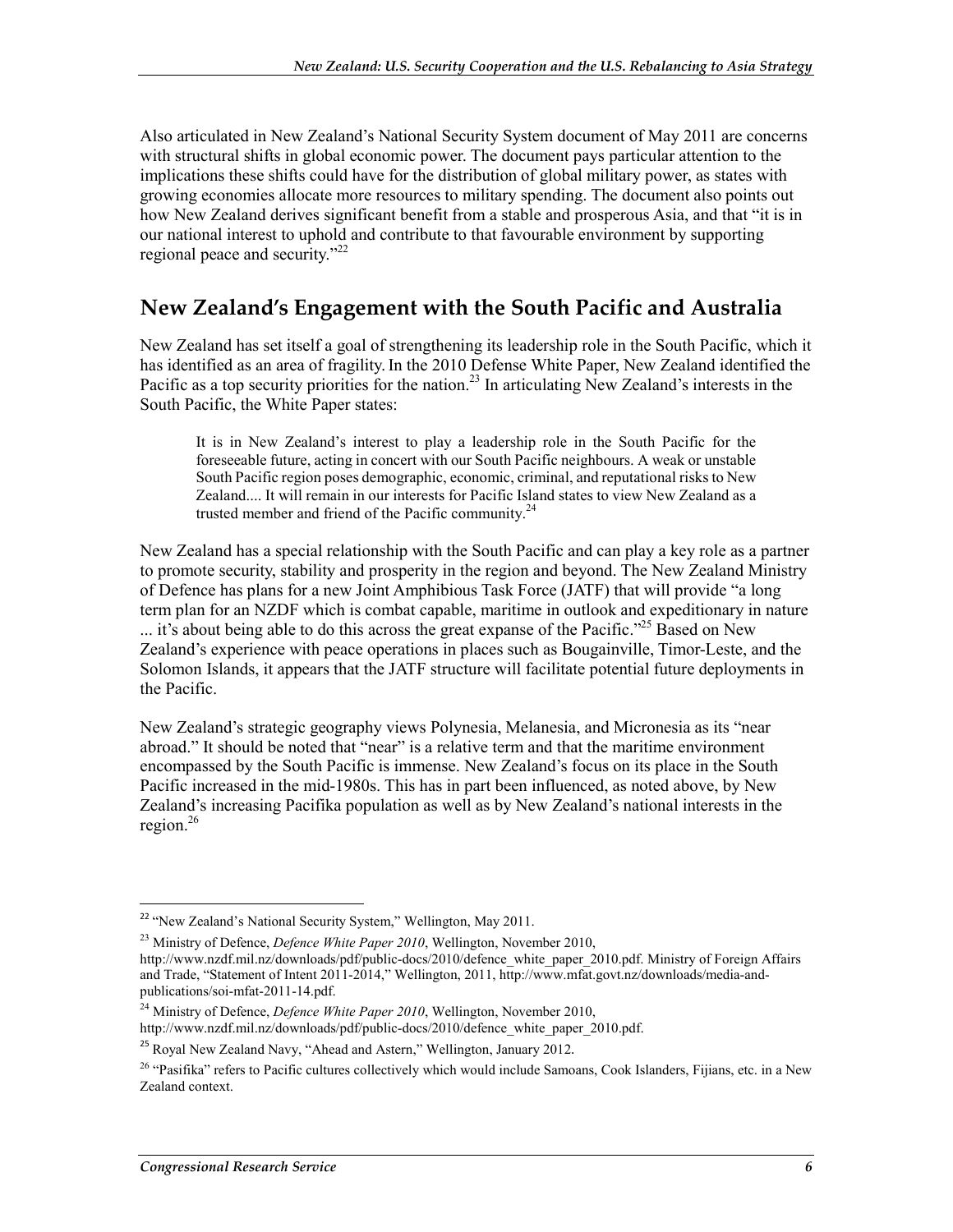New Zealand has traditionally partnered with Australia, which is its most important strategic partner, in promoting shared security interests in the South Pacific and beyond. The Australia New Zealand Army Corp (ANZAC) spirit remains a core identity for many New Zealanders and gives New Zealand a special bond with Australia. This has found expression in a regional context in joint security operations in Timor-Leste and the Regional Assistance Mission to the Solomon Islands (RAMSI). New Zealand's strong security relationship with Australia, which was forged at the battle of Gallipoli in World War I, was formalized in the Canberra Pact of 1944 and strengthened through the trilateral Australia, New Zealand, United States (ANZUS) Treaty in 1951. The security relationship was further defined in the bilateral Closer Defense Relations (CDR) agreement in 1991 which was updated in 2008. The 2011 review of New Zealand's defense relationship with Australia noted Australia and New Zealand's "mutual commitment to each other's security and overlapping interest in the security, stability and cohesion of our neighborhood and the broader Asia Pacific."<sup>27</sup>

An understanding of the role of Pacific identities in the New Zealand polity, as well as New Zealand's regional interests, informs an understanding of New Zealand's external gaze and its sense of region. Because of this increasing sense that New Zealand is a Pacific nation, which also stems from its historical role in the Cook Islands, Niue, Samoa, Tuvalu and Tokelau, there is an expectation within the country that it should play a constructive role in regional Pacific affairs. This will likely inform future decisions on New Zealand's engagement in the region. It has been noted that New Zealand "took a long time to make up its mind that it was a Pacific country, not a European outpost."<sup>28</sup> It was not until after Britain entered the European Common Market in the 1970s and the ANZUS spilt in 1984 that New Zealand fully embraced its role as a Pacific state in the post-colonial world.

While New Zealand's place within the British Empire has done much to shape its history and sense of identity, New Zealand's role as a colonizing power itself, as in Samoa, is less well understood. In its early history, New Zealand sought to exert a sphere of influence in the area of the Pacific closest to itself by urging the British to "adopt a more forward policy of annexations" while claiming that New Zealand was well suited to rule in Polynesia. In 1849, Sir George Grey sought to thwart the French in New Caledonia. In 1897, Prime Minister Seddon, who viewed New Zealand as a natural leader of island peoples, advocated for the annexation of Pacific islands as far away as Hawaii. The failure of Britain to develop a Monroe Doctrine for the South Pacific apparently "caused chagrin" in New Zealand as American, German, and French influence extended into the region.<sup>29</sup>

A legacy of these desires for a South Pacific sphere of influence can be seen in New Zealand's constitutional relationships with Tokelau, Niue and the Cook Islands and through its Treaty of Friendship with Samoa. These relationships have some similarities with the United States relationships with Pacific island states and territories. R.J. Seddon also opposed the British withdrawal from Samoa in 1899. The Cook Islands and Niue, which were British protectorates, became part of New Zealand in 1901 and in 1914 New Zealand seized Western Samoa from Germany. New Zealand's poor handling of the global influenza epidemic in Samoa in 1918, in

<sup>27</sup> J.W. McKinnon, Secretary of Defence New Zealand, and I.J. Watt, Secretary of Defense Australia, *Review of the Australia-New Zealand Defense Relationship, Joint Report*, 2011.

<sup>28</sup> Mary Boyd, in Keith Sinclair, ed., *The Oxford Illustrated History of New Zealand* (Oxford: Oxford University Press, 1998).

<sup>29</sup> F.B. Condliffe, "New Zealand's Troubles in Western Samoa," *Foreign Affairs*, April 1930.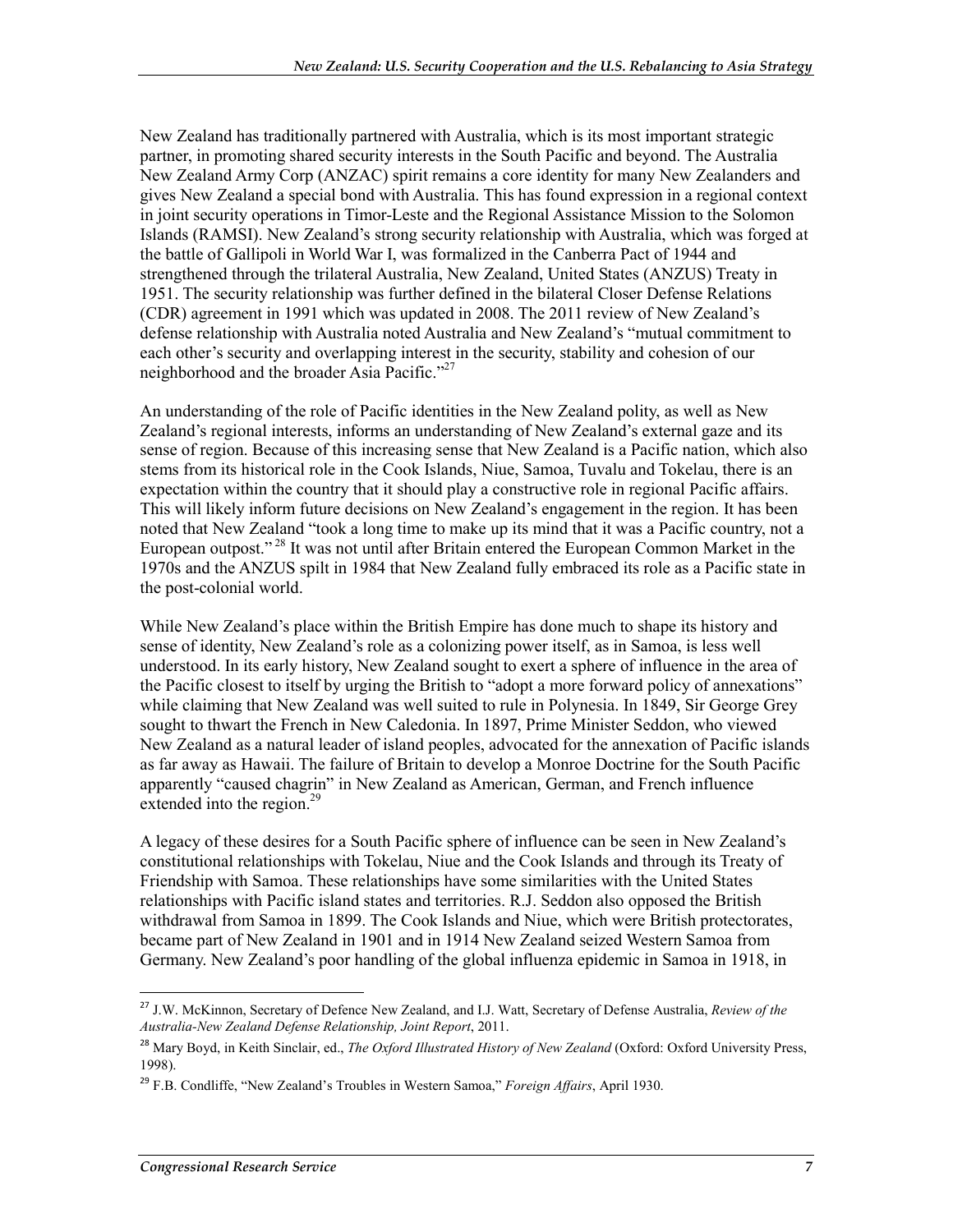which an estimated 20% of the population died, led to widespread resentment of New Zealand's rule and the Samoan Mau uprising. Tokelau was included in New Zealand's administration in 1948. At the close of World War II, Australia and New Zealand sought to secure their part of the Pacific. Samoa became the first independent state in Polynesia in 1962 and signed a Treaty of Friendship with New Zealand in the same year. By 1989, 15 Pacific Island states received 70% of New Zealand's overseas aid  $30<sup>30</sup>$ 

The 2010 "Inquiry into New Zealand's Relationships with South Pacific Countries," by the Foreign Affairs, Defense and Trade Committee of Parliament acknowledged the increasing Pacific composition of New Zealand and found that "New Zealand is increasingly part of the regional fabric." It also noted that "Key partners expect New Zealand to strongly support the maintenance of peace and stability in this region." The report further stated that "Any instability in the neighbourhood has consequences for all its neighbours"<sup>31</sup>

#### **New Zealand and the Asia Pacific**

Recent New Zealand governments have concluded that the country must invest more time and energy into strengthening its ties with Asia and that it needs to look to new ways to build a shared future in the Asia Pacific region and increase trade and investment linkages.<sup>32</sup> Beyond the first circle of interest and engagement, which includes Australia and the South Pacific, is New Zealand's relationship with the broader Asia Pacific. The relative importance of this extended region has increased in recent years as alternative patterns of trade since the 1970s have shifted New Zealand's economic focus away from Britain and Europe towards Asia and to a lesser extent the United States. New Zealand's focus on Asia has to a large extent been an extension of New Zealand's drive to diversify its export markets and thereby promote its economic security. New Zealand's multilateral approach and trade agenda has led it to increase its linkages with Asia through such organizations as the East Asia Summit (EAS) and the proposed Trans Pacific Partnership (TPP) agreement.

New Zealanders generally appreciate the importance of Asia. A recent Asia-New Zealand Foundation poll found that 77% of New Zealanders see the Asian region as important to New Zealand's future. This compares to ratings of importance for Europe with 66%, North America 56%, and the South Pacific 43%. Only Australia, at 86%, was deemed more important to New Zealand's future than Asia. Eight out of ten New Zealanders also believe that conflict, threats, or instability in Asia could have some impact on New Zealand.<sup>33</sup>

While New Zealand's indigenous Polynesian Māori, and to a lesser but increasing extent Pacific Island populations, have largely been brought into the national identity, it is still unclear how far Asian identities will be brought into the national identity in New Zealand. This sociological process is largely driven by demographics rather than explicit government policy. Current immigration trends indicate that Asian identities will likely be far more prominent in the near

<u>.</u>

<sup>&</sup>lt;sup>30</sup> Mary Boyd, in Keith Sinclair, op. cit., p. 301.

<sup>&</sup>lt;sup>31</sup> John Hayes, Inquiry Into New Zealand's Relationships with South Pacific Countries, Report of the Foreign Affairs, Defense and Trade Committee, December 2010, p. 19.

<sup>&</sup>lt;sup>32</sup> Ministry of Foreign Affairs and Trade. "Our Future with Asia." Wellington, 2007.

<sup>&</sup>lt;sup>33</sup> Colmar Brunton, "New Zealander's Perceptions of Asia and Asian People in 2010," Asia New Zealand Foundation, April 2011.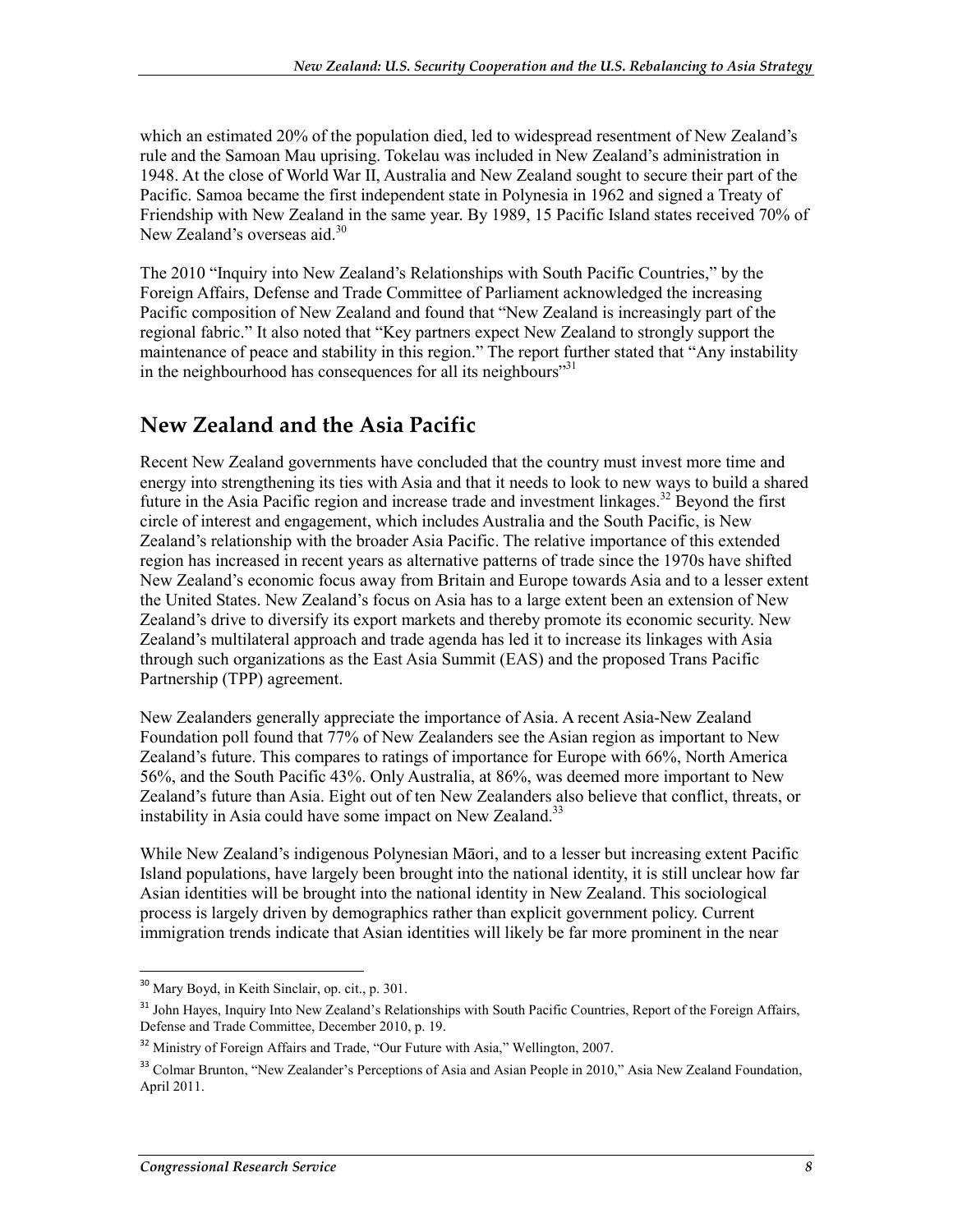future. In 1994 only 3% of New Zealanders were of Asian ancestry. By 2026, this is projected to grow to 16%.34 This growth represents a rapid demographic shift that may have implications for the social fabric of New Zealand society.

#### **New Zealand and the Rise of China**

The New Zealand Government further articulated its strategy for engaging China in the China strategy document "Opening Doors to China: New Zealand's 2015 Vision." The document identifies a whole of government approach to growing exports and new markets in China and highlights that New Zealand's trade relationship with China is "crucial in delivering the Government's Economic Growth Agenda." 35 China is New Zealand's second largest export destination and New Zealand exports to China have increased dramatically in recent years. China and New Zealand also significantly reached a Free Trade Agreement in 2008.<sup>36</sup> China also sent approximately 150,000 tourists and 21,000 students to New Zealand in 2010.<sup>37</sup>

Prime Minister Key has stated that "New Zealand welcomes a closer dialogue with China on development cooperation in the Pacific."<sup>38</sup> In April 2012, Foreign Minister McCully reiterated the Key government's desire to work more closely with China in the Pacific by stating "we can maximise our efforts if we work together more closely."<sup>39</sup> McCully has observed that China has more diplomats in the Pacific than Australia and New Zealand combined despite only having diplomatic representation in eight of the fourteen countries in the Pacific Islands Forum. McCully has also stated that

I do not regard greater Chinese activity in the Pacific as a great mystery. Nor do I attribute unwholesome motives. China is simply ... undertaking a level of engagement designed to secure access to resources on a scale that will meet its future needs, and establishing a presence through which it can make its other interests clear.<sup>40</sup>

New Zealand's economy has become increasingly linked to China.<sup>41</sup> The New Zealand Government promotes trade with China and is sensitive to anything that might disturb the nation's lucrative and growing trade relationship due to the increasing importance of that relationship to New Zealand's overall economic wellbeing.<sup>42</sup> New Zealand's Free Trade Agreement with China has done much to facilitate New Zealand's trade.

<sup>&</sup>lt;sup>34</sup> "Projecting Our Voice," CSCAP New Zealand, Centre for Strategic Studies, Wellington, April 2012

<sup>&</sup>lt;sup>35</sup> Ministry of Foreign Affairs and Trade, "Opening Doors to China: New Zealand's 2015 Vision," Wellington, February 2012.

<sup>&</sup>lt;sup>36</sup> John Key, "New Zealand and China: Our Shared Economic Future," Speech at Peking University, April 15, 2009.

<sup>37</sup> Murray McCully, "Speech to China Foreign Affairs University," *Scoop*, April 6, 2012. McCully, Murray, "New Zealand, Australia and China's Rise," *Scoop*, April 7, 2011.

<sup>&</sup>lt;sup>38</sup> John Key, "New Zealand and China: Our Shared Economic Future," Speech at Peking University, April 15, 2009.

<sup>&</sup>lt;sup>39</sup> Murray McCully, "Speech to China Foreign Affairs University," April 6, 2012.

<sup>40</sup> Murray McCully, "New Zealand, Australia and China's Rise," *Scoop*, April 7, 2011.

<sup>41</sup> James Weir, "Exports to China Booming," *The Dominion Post*, February 28, 2012.

<sup>42</sup> "PM Woos Chinese on \$3.5 m Yacht," *New Zealand Herald*, March 15, 2012.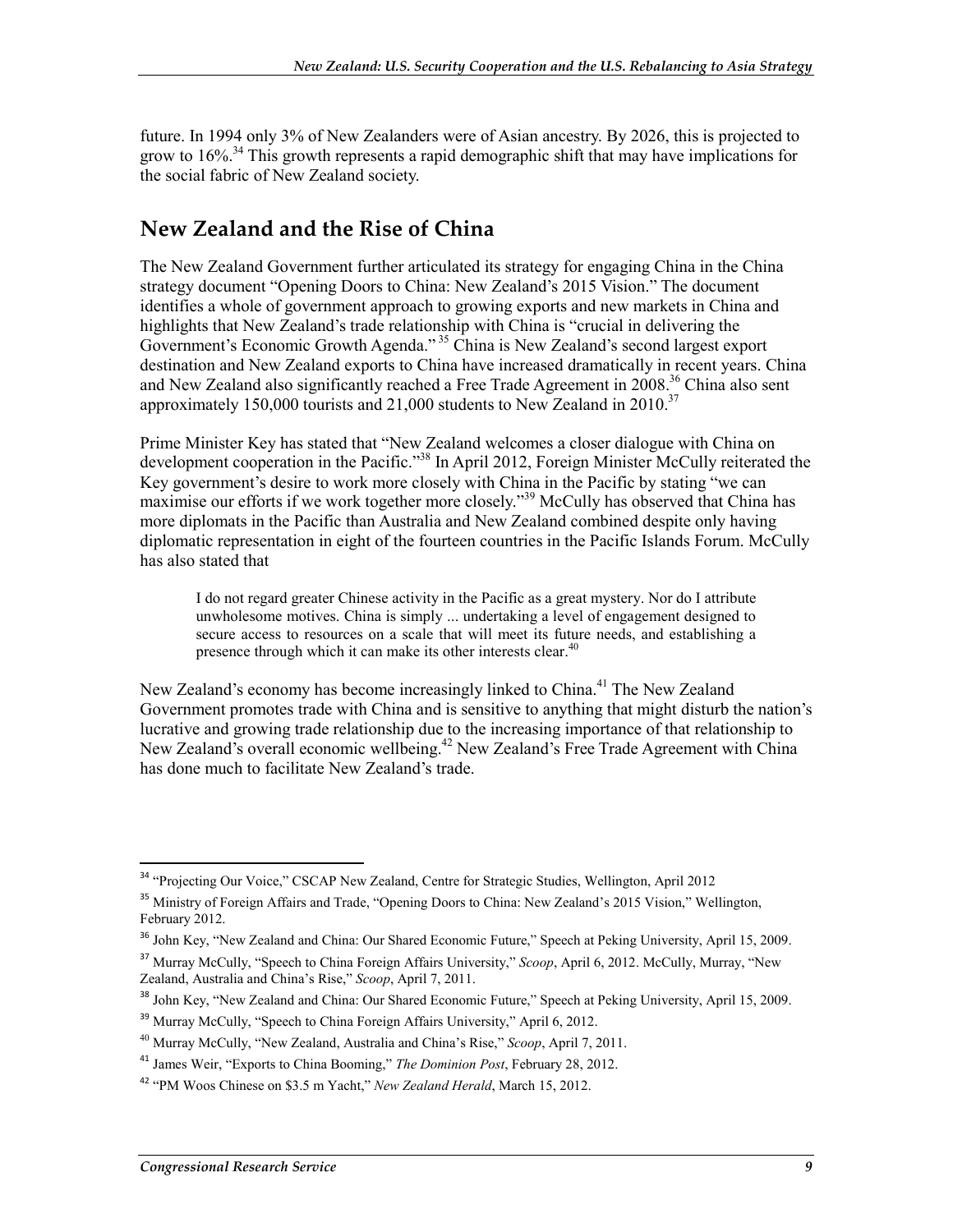| $\left  \right $ in ty $\angle \varphi$ theory |                |                |  |  |
|------------------------------------------------|----------------|----------------|--|--|
|                                                | <b>Imports</b> | <b>Exports</b> |  |  |
| Australia                                      | 7,400          | 10,314         |  |  |
| China                                          | 7,121          | 5,635          |  |  |
| <b>United States</b>                           | 5,057          | 3,931          |  |  |
| Japan                                          | 2,969          | 3,371          |  |  |
| Total all countries                            | 45,073         | 46,072         |  |  |

#### **Table 1. New Zealand's Main Trading Partners, 2011**   $\mathbf{E}$ in N $\mathbf{Z}$  $\mathbf{E}$  million]

**Source:** "New Zealand in Profile: 2012," Statistics New Zealand, http://www.stats.govt.nz.

There are a range of views in New Zealand on the rise of China, its implications for New Zealand, and the way New Zealand should position itself within the shifting geopolitical and trade dynamics of the region. These views are overwhelmingly informed by New Zealand perceptions of the increasingly important role that China plays in buying New Zealand exports, although geopolitical considerations and the role of values are also important.

Foreign Minister McCully has stated that there is a "natural tendency for the rising powers to define and pursue their interests in a more forthright way." As a result, McCully has argued that countries large and small should "help mediate that relationship" through diplomacy and regional institutions.<sup>43</sup> McCully also stated that China is looking for resources and seeking to protect its interests as a global player and that the challenge is to increase cooperation and transparency with China and to work together. He added that New Zealand "needs to meet China half way" and develop a more cooperative effort in the Pacific.<sup>44</sup>

Signs exist of increasing sensitivity within some segments of New Zealand society to China's growing economic influence over the country. This can be seen in the 2012 debate over the Crafar Farms sale of New Zealand agricultural land to a Chinese corporation. This dynamic may in some ways parallel past changes in attitudes towards China in Australia. In Australia, the 2010 trial of Rio Tinto mining executives on charges of spying,<sup>45</sup> and China's urging of suppression of publicity surrounding Uhighur leader Rebiya Kadeer and the Dalai Lama led to a perception by many Australians that the high degree of Australia's economic closeness to China was leading to Chinese pressure on Australia to make policy decisions that ran counter to many Australians' values.

There are a range of academic views in New Zealand (and Australia) on China's role in the region. Some view China as filling a vacuum created by the West while "incorporating the Pacific islands into its broader quest to become a major-Asia-Pacific power" with the long term goal to "ultimately replace the United States as the pre-eminent power in the Pacific Ocean."46 Some have also emphasized that China's "Look South" strategy has led Pacific Island Countries to

<sup>&</sup>lt;sup>43</sup> Murray McCully, "Asia Pacific Century: Opportunities and Challenges," http://www.mccully.co.nz.

<sup>44</sup> Sam Roggeveen, "Interview: NZ Foreign Minister McCully," *The Lowy Institute Interpreter*, September 5, 2011.

<sup>45 &</sup>quot;China Bond Won't Be Broken: Rio Tinto," *Sydney Morning Herald*, March 29, 2010.

<sup>46</sup> Henderson, John and Benjamin Reilly, "Dragon in Paradise: China's Rising Star in Oceania," *The National Interest,* Summer 2003.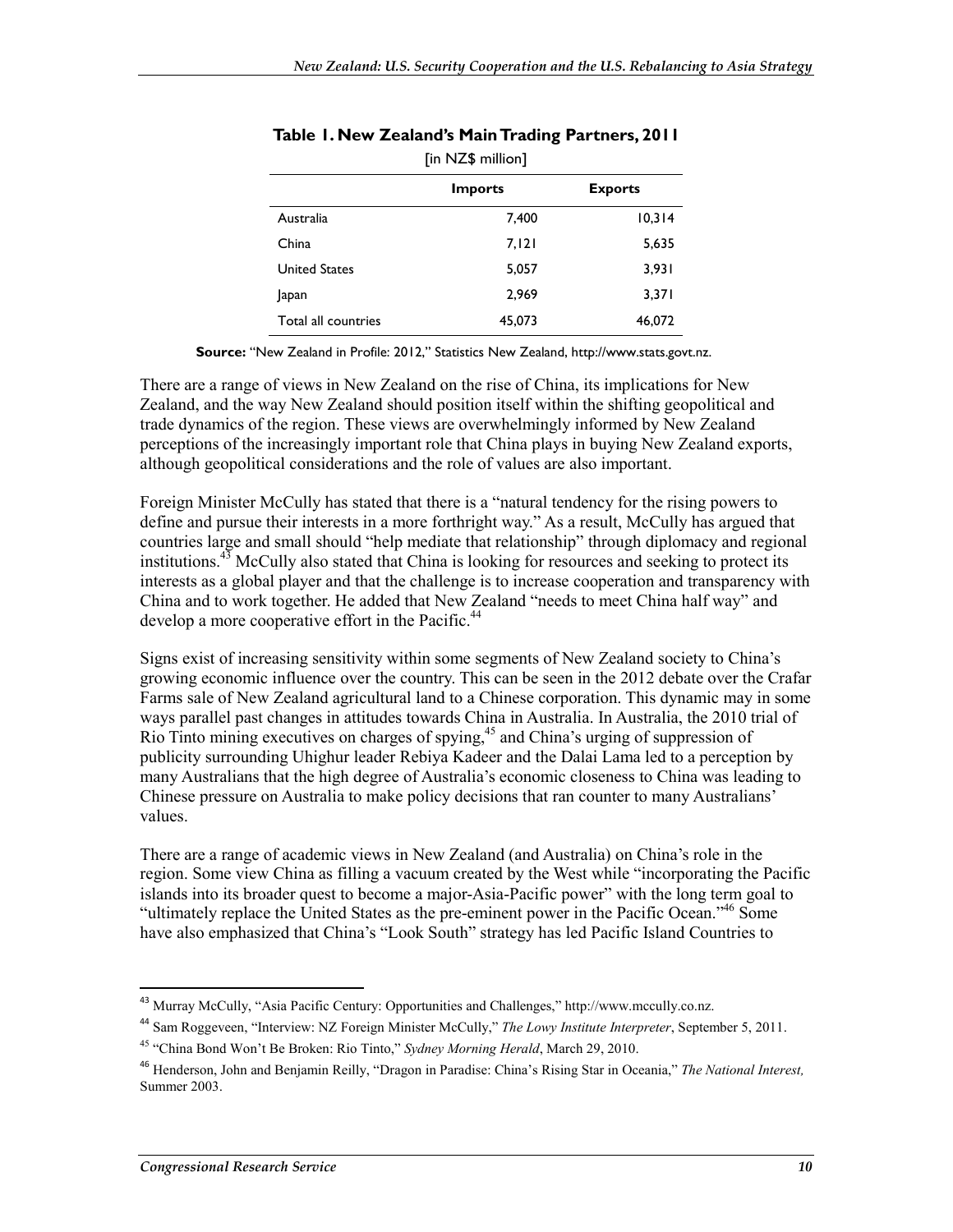increasingly "Look North" to China rather than to traditional Western partners.<sup>47</sup> Others take a less concerned view, seeing opportunities for PICs to gain foreign assistance while pointing to China's limited naval reach. $4<sup>4</sup>$ 

While China has adopted a more assertive stance and hardened its position in the South China Sea and the East China Sea, its approach to the Pacific has thus far been less overtly assertive according to some analysts. <sup>49</sup> Chinese strategic perceptions of the Pacific, as well as the manner in which it pursues its interest in the region, will influence U.S. and New Zealand perceptions of its role. There is also the potential that a deterioration of the strategic situation in the Western Pacific could influence the dynamic between China and Western powers in the South Pacific. China's aid to the Pacific, with its relative lack of transparency and focus on buildings and soft loans differs in its approach from Western development assistance.

The region had been an arena for Chinese and Taiwanese diplomatic rivalry, which manifested itself in terms of dollar diplomacy. This rivalry was suspended following the election in 2008 of President Ma Ying-jeou of the Nationalist Party of Taiwan who sought improved relations with China. Ma was returned to office in 2012. Kiribati, the Marshal Islands, Nauru, Palau, the Solomon Islands and Tuvalu are among the 23 governments globally that recognize Taiwan.

In recent years, it appears that China has increased its aid to and engagement with the Pacific to pursue other interests as well. In addition to seeking diplomatic leverage, China is thought to seek to gain access to resources, including minerals, timber, and fish, and to extend its influence in the region. China's aid program to the Pacific is difficult to quantify but appears to be significant and growing. China is thought to be the third largest aid donor to the Pacific, after Australia and the United States.

New Zealand has expressed interest in working with China in aid projects in the Pacific. This could help draw China into a collaborative posture in the region. If China resists such efforts to cooperate on development projects with Western nations it would then appear that China views its assistance as in competition with Western assistance.<sup>50</sup>

China's strategy in the Pacific, when combined with the projected further expansion of Chinese naval capabilities, such as the launch of its first aircraft carrier for sea trials in 2011, appears to be drawing China militarily closer to the Pacific region. China's increasing military capability will likely give it the ability to be more directly involved in the Pacific region in the future, though the operational integration of naval capabilities, such as aircraft carriers, may take considerable time to develop.

China's relations with Fiji offer an example of the impact of China's foreign relations in a South Pacific context. Expanding foreign assistance from and other ties to China have helped Fiji work

<u>.</u>

<sup>&</sup>lt;sup>47</sup> Anne-Marie Brady and John Henderson, "New Zealand The Pacific and China: The Challenge Ahead," in Anne Marie Brady, *Looking North, Looking South: China, Taiwan, and the South Pacific* (London: World Scientific Publishers, 2010).

<sup>&</sup>lt;sup>48</sup> Matthew Hill, "Chessboard or 'Political Bazaar'? Revisiting Beijing, Canberra, and Wellington's Engagement with the South Pacific," *Security Challenges*, Spring 2010.

<sup>49</sup> Marc Lanteigne, "Water Dragon: Power Shifts and Soft Balancing in the South Pacific," *Political Science,* 64 (1), 2012.

<sup>50</sup> "Aid Action in Oceania," *National Times*, April 13, 2011.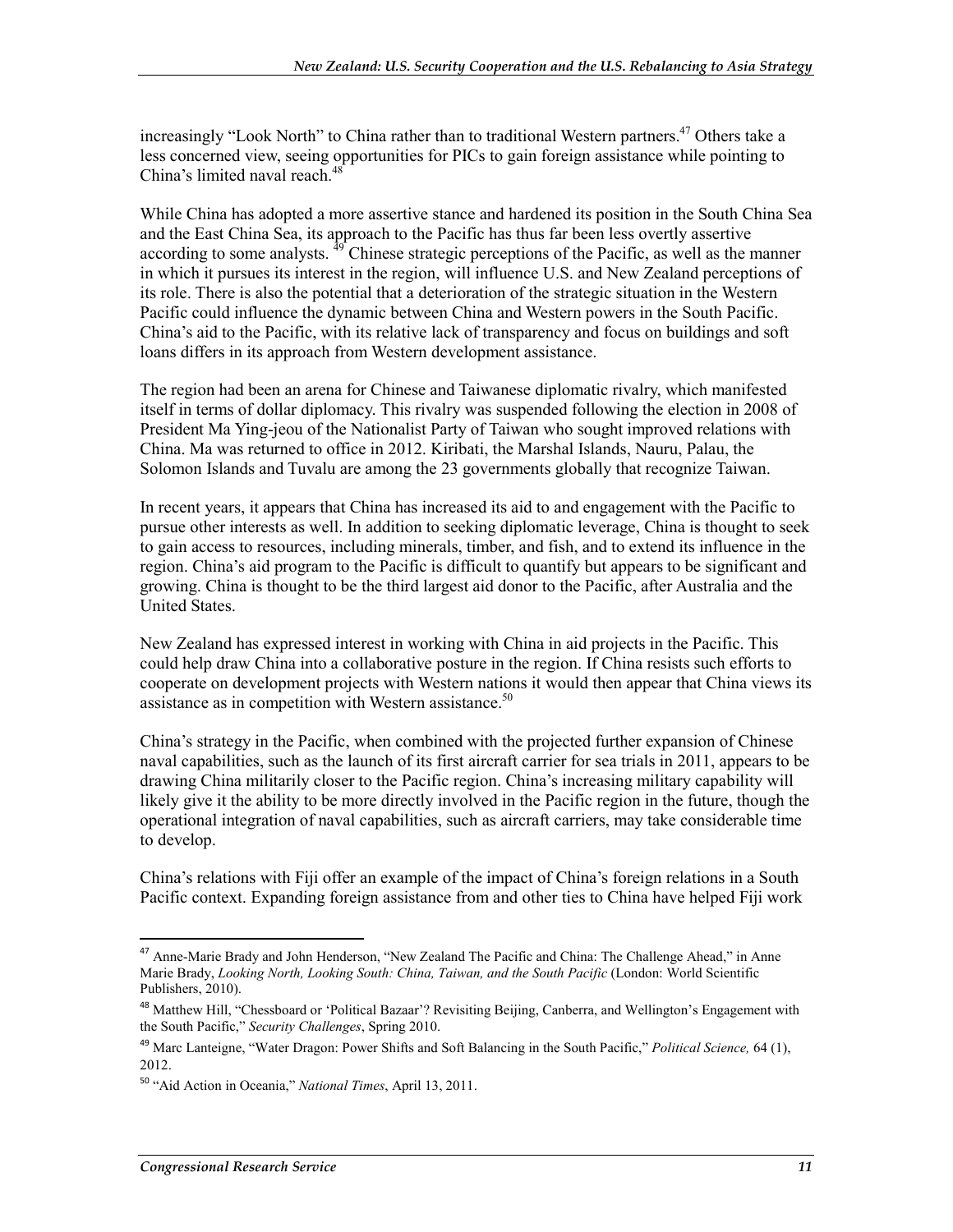around the political ostracism that Australia, New Zealand and others sought to impose on the regime of Commodore Bainimarama for leading a coup that undermined democratic government in Fiji. Commodore Bainimarama has stated that it makes sense for Fiji to more closely align itself with China which does not care about the nature of the regime.<sup>51</sup> Commodore Bainimarama stated in January 2013 that the draft constitution would be scrapped and that he would have his legal office draw up a new constitution. New Zealand Foreign Minister McCully reportedly stated that this brings into question whether elections anticipated in 2014 would be free and fair.<sup>52</sup>

#### **Identity, Interests, and Values**

An examination of the interrelationship of identity, interests, and values yields insight into the nature of bilateral relations between the United States and New Zealand. Focusing on identity fosters understanding of why some in New Zealand have been somewhat skeptical of becoming overly reliant on a single great and powerful friend. Looking at interests helps explain the extent to which New Zealand seeks to maximize its economic opportunities in a globalized economy as well as its perceptions of China. New Zealand's desire for independence in its external relations can also be viewed as a consequence of its historical experience.

In terms of values, while the U.S.-New Zealand bilateral relationship has changed over time from close allies to estranged ones and now back to increasingly close partners, the relationship between the two states has been close on a cultural or people-to-people basis. Inquiry based on interests alone does not do justice to the strong ties of culture, history and values that the two nations share.<sup>53</sup> It is these common values, as well as shared interests, that explain why these two democratic nations are once again on track to becoming even closer security partners. Subtle differences in values can explain past differences, and a more layered and nuanced understanding of these areas of commonality, and difference, can inform future policy decisions and further develop an enduring Pacific partnership between the two nations. While shared values are at the core of the relationship, past history tells us that the relationship must also be tended in order to reach its full potential.

When New Zealand and U.S. leaders meet there is often an opening reference to the theme of shared values, partnership, and friendship between the two nations. This makes the relationship qualitatively deeper than those based only, or predominantly, on common interests.<sup>54</sup>

"We are very pleased that the relationship between New Zealand and the United States is growing stronger by the day. Part of that has to do with the great affection that our peoples have towards each other. Part of it has to do with a great deal of common interests and a common set of values." –President Barack Obama

<sup>51</sup> Rowan Callick, "Fiji's Dictator Praises China," *The Australian*, August 12, 2010.

<sup>52 &</sup>quot;Fiji Slammed for Scrapping Draft Constitution," *Australian Broadcast Corporation*, January 11, 2013.

<sup>53</sup> These have recently been explored in depth by David Hackett Fischer in his work *Fairness and Freedom: A History of Two Open Societies: New Zealand and the United States*. Another more comprehensive exploration of connections within the Anglo-world is James Belich's *Replenishing the Earth: The Settler Revolution and the Rise of the Anglo World 1783-1939*.

<sup>&</sup>lt;sup>54</sup> Some more notable statements on shared values have been compiled by Stephen Jacobi, Executive Director of the New Zealand-US Council. Jacobi, Stephen, "Perspectives," New Zealand-US Council, http://www.nzuscouncil.com.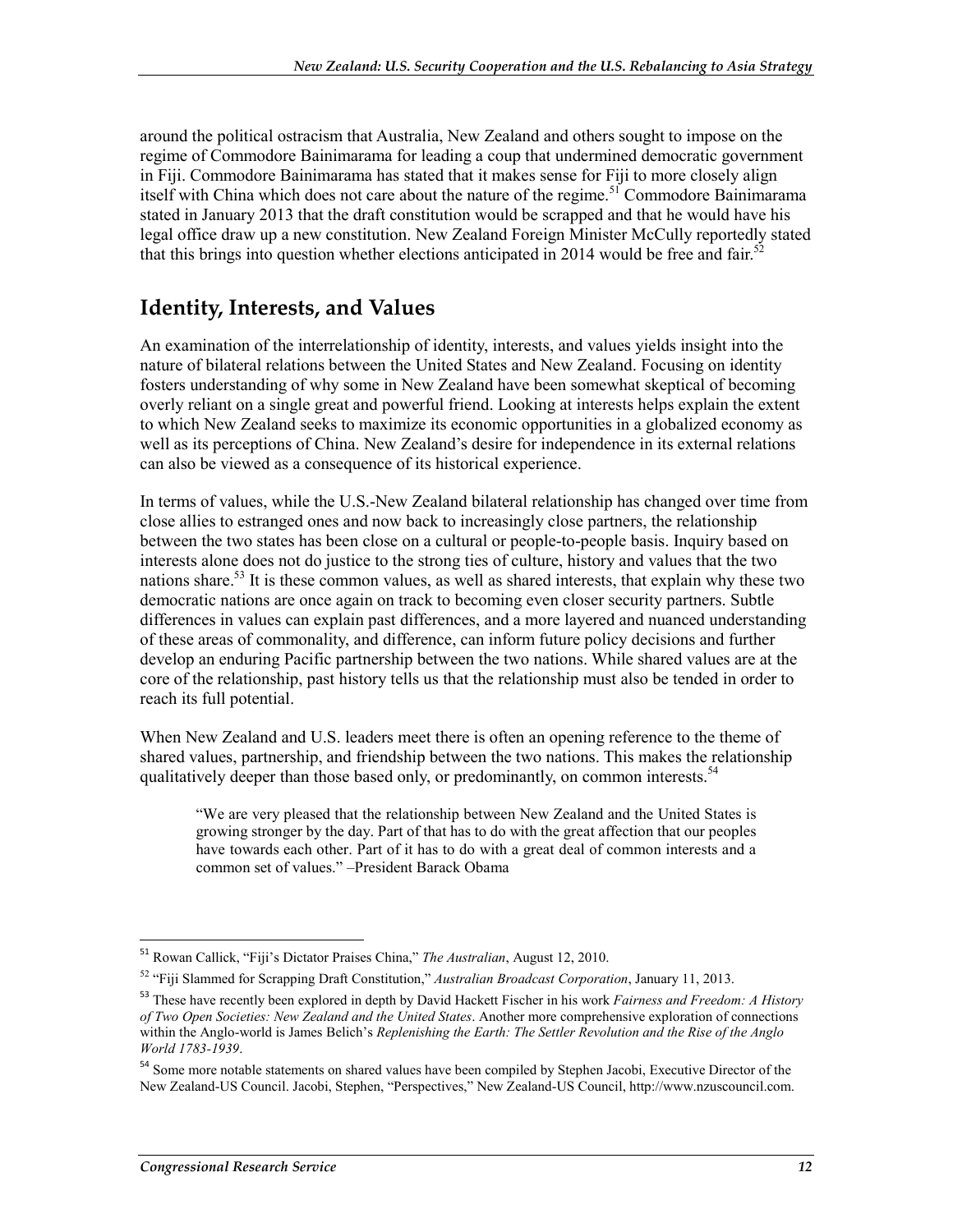"New Zealand sees itself as a small but important partner for the US and with our shared values we believe New Zealand can work with the US on efforts to enhance global peace and security." –Prime Minister John Key

If the United States and New Zealand have largely common values, then why did these two nations, in the period after1984, have such distance in their relationship? Insights into this answer can be found in subtle differences in the two nation's values.

The United States and New Zealand share many values drawn from their common roots as largely British settler societies. The two nations' values, and from these their national identities, have however, evolved differently over time. David Hackett Fischer attributes key differences in values between the United States and New Zealand to the timing of their founding. The United States was founded during the First British Empire when concepts of freedom were paramount. New Zealand was founded later, during the Second British Empire, when concepts of fairness were more prominent.<sup>55</sup> While values are a deep force that can draw the two nations together, they can also be at the core of differences of opinion. The importance of independence of action must be highlighted as a key value for New Zealand foreign policy. This is evident in New Zealand's support for the U.N. as well as close relations with the United States, its FTA with China, in its leadership on climate change and the environment, as well as its anti-nuclear policy. Other value differences—including differences in the political spectrum of the two nations—views on the role of religion and the state and views on the role of government in public welfare, for example, indirectly influence the bilateral relationship. Attention to these differences can also lead to better understanding of both nations.

#### **Strategic Debate in New Zealand**

After decades of being friends but not allies, the New Zealand Government under Prime Minister John Key has effectively consolidated a return to close security and defense relations with the United States. The Government's desire to return to closer ties with the United States coincided with, and was facilitated by, the Obama's Administration's move to rebalance U.S. involvement in the Indo-Pacific region. It should be noted that the Key Government built on improvements in the bilateral relationship begun under Key's predecessor, Helen Clark of the Labour Party, including in the area of security and defense. That said, there is a debate within defense and foreign policy circles in New Zealand where a significant minority would challenge the government's decision to bring New Zealand closer to the United States. In one poll 47.6% of New Zealanders polled approved of "the U.S. resuming military exercises in New Zealand" while 44% disapproved.<sup>56</sup>

Strategic debate in New Zealand appears to be coalescing around three loosely defined positions. The first position in the debate, represented by the New Zealand Government, is comfortable with American power in Asia and the Pacific and seeks to actively establish closer political, security, and trade ties with the United States while maintaining close trade relations with China. This dominant view emphasizes the shared values that have underpinned past cooperation with the United States. This position is closer to that of Australia's strategic posture than the other two

<sup>55</sup> Colin Woodward, "Fairness and Freedom," *Washington Post,* February 18, 2012.

<sup>56</sup> Audrey Young, "Opinion Divided on NZ-US Military Exercises," *New Zealand Herald*, May 14, 2012.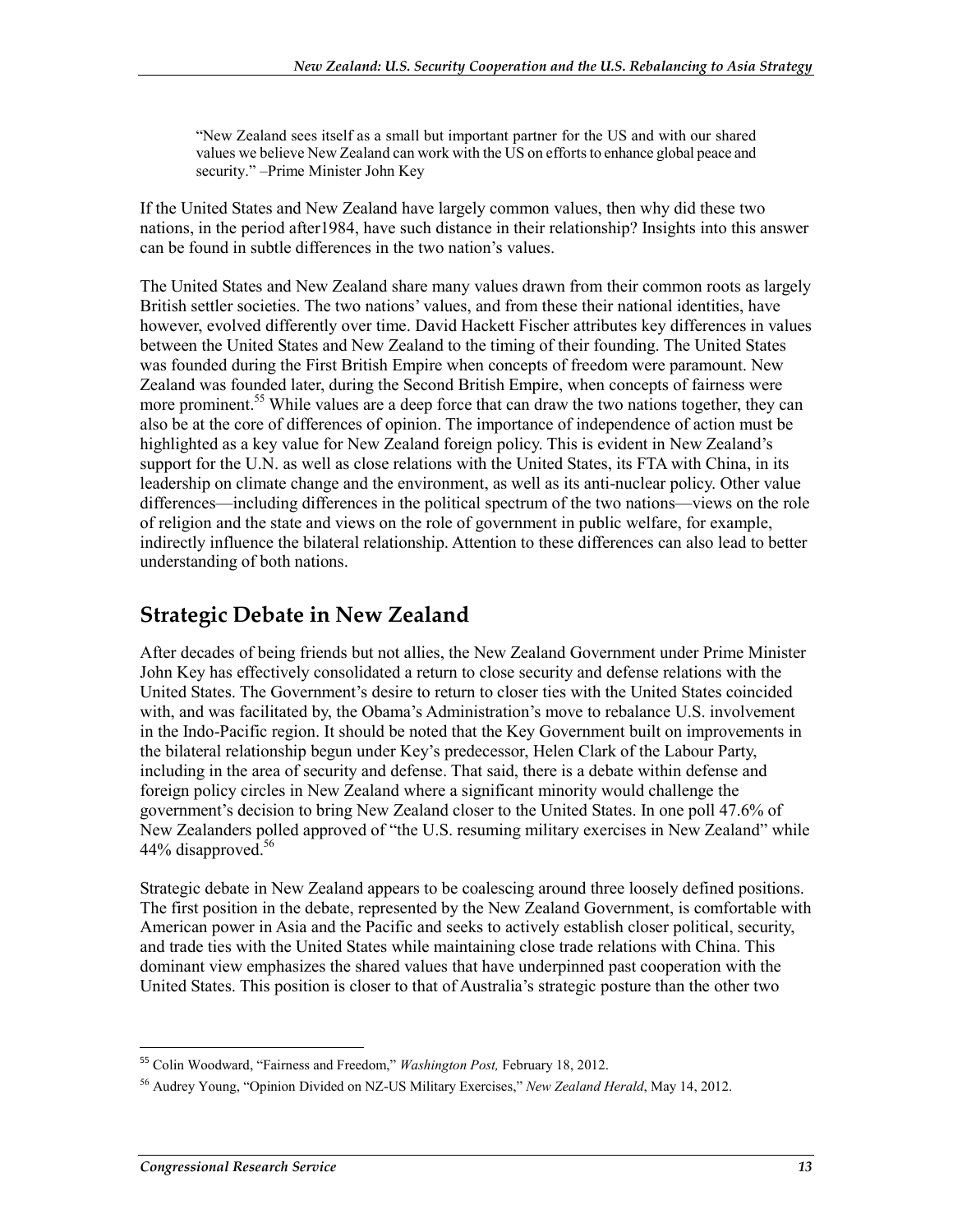positions. This is important because of the central position that Australia plays in New Zealand's strategic plans.

The second perspective places relatively more emphasis on New Zealand's economic closeness to China, is more worried that New Zealand may have to choose between the United States and China, and fears that this could have negative, largely economic, consequences for New Zealand. This second group, if pushed by an adverse strategic environment, would likely side with the United States. Like all New Zealanders, this group does not want to have to choose between economic and security interests.<sup>57</sup>

The third group views the United States and China as two great powers, places less emphasis on the role of traditional values, and prefers a more even-handed approach to relations with the United States and China. It also emphasizes New Zealand's economic interests with China as key to New Zealand's economic security. This group generally does not oppose enhanced cooperation with the United States as long as it does not compromise New Zealand's relationship with China. As such, it would likely place limits on developing the bilateral relationship with the United States. Some in this group also emphasize the economic—and by implication the eventual military—decline of the United States relative to China's rise.<sup>58</sup> China has gained much geopolitical influence from its expanding trade relationship with New Zealand. This could lessen somewhat if a potential trade agreement, such as the TPP, were to lessen New Zealand's reliance on China trade.

A more nuanced understanding of New Zealand's international posture depends on continuing to better understand New Zealand's search for independence and economic security and its conceptualization of its strategic space in the South Pacific and more broadly in Asia, as well as its values as they pertain to international and strategic affairs. The relative impact of history and geography in shaping these conceptions has changed over time. As a result, New Zealand is more Pacific-focused and increasingly Asia-focused. Understanding this change will continue to facilitate the United States' and New Zealand's partnership in the Pacific and beyond.

While the United States' strategic and economic geography is global, New Zealand's geography is more regionally focused on the South Pacific and Asia. New Zealand's current strategic guidance, as well as its historical relationship with the South Pacific, its changing demographic composition and regional security concerns will continue to call for it to be an active player in its near region. As a result, New Zealand will likely focus its efforts in the South Pacific as its primary area of strategic interest. New Zealand's economic geography, and its continuing efforts to diversify its trade relations, will likely continue its increasingly broad focus on Asia and regional economic architectures such as the TPP. China's increasing presence in the South Pacific will also continue to be of interest to New Zealand.

Mainstream thinking in New Zealand sees the country's strategic interests in the South Pacific and its larger Asia Pacific political and economic interests running largely in tandem with America's rebalancing towards Asia. America's rebalancing to the Asia Pacific contains within it

<sup>&</sup>lt;sup>57</sup> Robert Ayson and David Capie, "Evolution Not Revolution: The US-NZ Security Partnership," East-West Center, March 31, 2011.

<sup>58</sup> Terence O'Brien, *Presence of Mind: New Zealand in the World* (Wellington: New Zealand Institute of International Affairs, 2009).